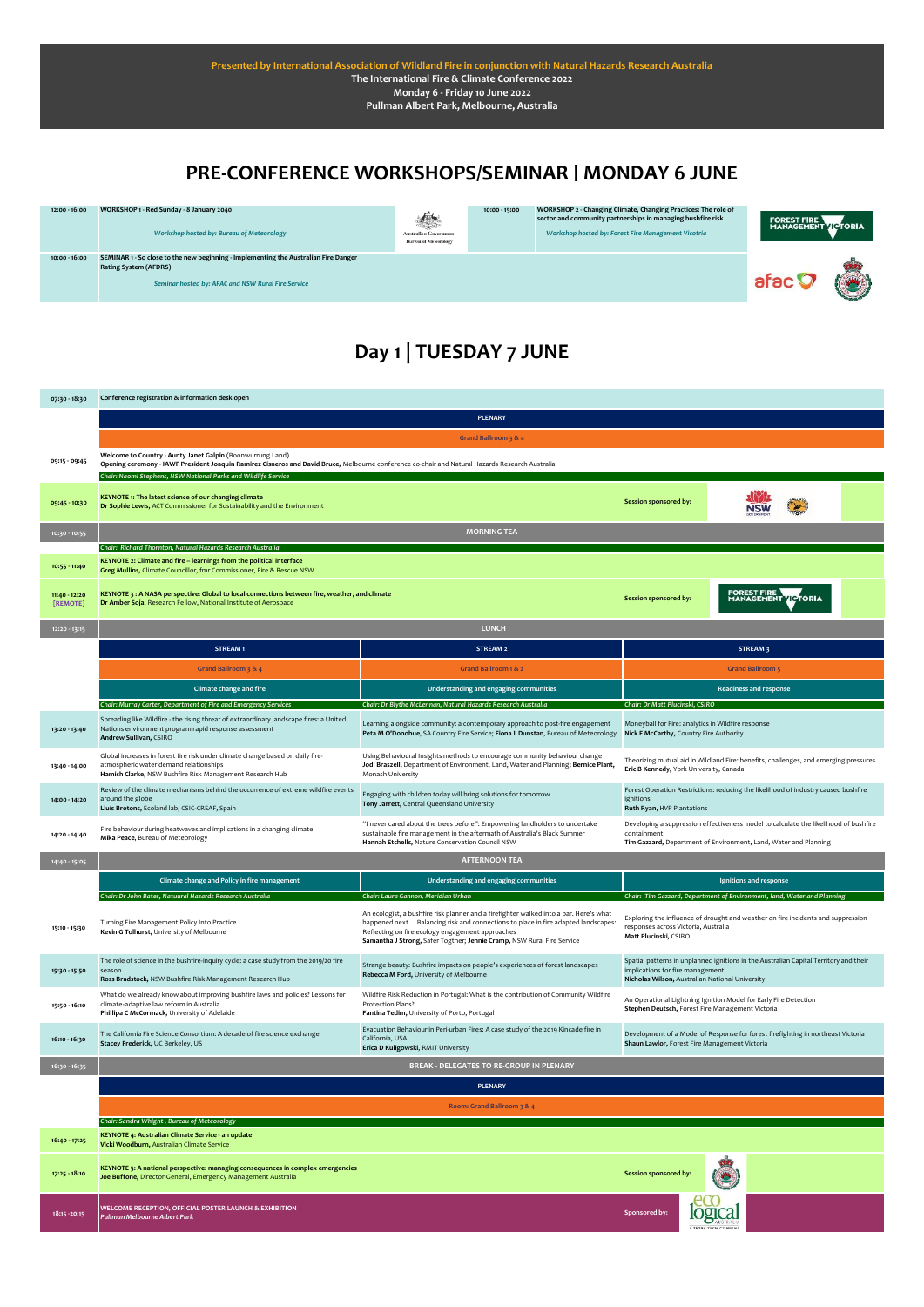### **DAY 2 | WEDNESDAY 8 JUNE**

| 08:00 - 17:30             | Conference registration & information desk open                                                                                                                                                                        |                                                                                                                                                                                                                                          |                                                                                                                                                                             |  |  |
|---------------------------|------------------------------------------------------------------------------------------------------------------------------------------------------------------------------------------------------------------------|------------------------------------------------------------------------------------------------------------------------------------------------------------------------------------------------------------------------------------------|-----------------------------------------------------------------------------------------------------------------------------------------------------------------------------|--|--|
|                           | <b>PLENARY</b>                                                                                                                                                                                                         |                                                                                                                                                                                                                                          |                                                                                                                                                                             |  |  |
|                           | Room: Grand Ballroom 3 & 4                                                                                                                                                                                             |                                                                                                                                                                                                                                          |                                                                                                                                                                             |  |  |
|                           | Chair: Dr Timothy Neale, Deakin University                                                                                                                                                                             |                                                                                                                                                                                                                                          |                                                                                                                                                                             |  |  |
| 09:00 - 09:20<br>[REMOTE] | KEYNOTE 6: Erasing the Ancestors: Indigenous Fire in the Boreal<br>Amy Christianson, Indigenous Fire Specialist, Parks Canada                                                                                          |                                                                                                                                                                                                                                          |                                                                                                                                                                             |  |  |
| 09:20 - 09:40             | KEYNOTE 7: Neglect of Country and the rise of catastrophic bushfires in southeast Australia<br>Assoc. Prof Michael-Shawn Fletcher, University of Melbourne                                                             |                                                                                                                                                                                                                                          |                                                                                                                                                                             |  |  |
| 09:40 - 10:00             | KEYNOTE 8: Cultural land management in southeastern Australia - Black Summer final report<br>Oliver Costello, Firesticks and Jagun Alliance Aboriginal Corporation<br>Facilitator: Dr Timothy Neale, Deakin University |                                                                                                                                                                                                                                          |                                                                                                                                                                             |  |  |
| $10:00 - 10:45$           | <b>PANEL 1: Working together</b><br>Amy Christianson, Parks Canada; A/Prof Michael-Shawn Fletcher; University of Melbourne; Oliver Costello, Firesticks and Jagun Alliance Aboriginal Corporation                      |                                                                                                                                                                                                                                          |                                                                                                                                                                             |  |  |
| $10:45 - 11:10$           | <b>MORNING TEA</b>                                                                                                                                                                                                     |                                                                                                                                                                                                                                          |                                                                                                                                                                             |  |  |
|                           | STREAM1                                                                                                                                                                                                                | STREAM <sub>2</sub>                                                                                                                                                                                                                      | STREAM 3                                                                                                                                                                    |  |  |
|                           | Room: Grand Ballroom 3 & 4                                                                                                                                                                                             | <b>Grand Ballroom 1 &amp; 2</b>                                                                                                                                                                                                          | <b>Grand Ballroom 5</b>                                                                                                                                                     |  |  |
|                           | Cultural burning and the 2019/20 fires                                                                                                                                                                                 | <b>Bushfire risk planning</b>                                                                                                                                                                                                            | Fire spread and behaviour prediction                                                                                                                                        |  |  |
|                           | Chair: Neil Cooper, National Bushfire Intelligence Capability                                                                                                                                                          | Chair: Dr Raphaele Blanchi, CSIRO                                                                                                                                                                                                        | Chair: Simeon Telfer, Department of Environment and Water, SA                                                                                                               |  |  |
| $11:15 - 11:35$           | Disruption of cultural burning lead to unprecedented wildfires in southeast Australia<br>Michela Mariani, University of Nottingham, UK                                                                                 | Bush Fire Risk Management Planning: the balance between science and experience<br>Melissa O'Halloran, NSW Rural Fire Service                                                                                                             | A fast, physically based model for predicting long-range firebrand transport in bushfire<br>plumes<br>Jeffrey D Kepert, Bureau of Meteorology                               |  |  |
| 11:35 - 11:55             | Westernised Land Management meets Aboriginal Land Management through<br>incorporating cultural burns<br>Jacob Keed, Transport Canberra and City Services                                                               | Upper Beaconsfield & surrounds: A Community led values-based bushfire risk<br>mitigation project<br>Michael Jones, Department of Environment, Land, Water and Planning                                                                   | A Systematic Quantitative Approach to Assessing Probabilistic Fire Spread Predictive<br>Skill and Value of Information<br>Ben Twomey, RedEye                                |  |  |
| 11:55 - 12:15             | The 2019-20 Australian forest fires are a harbinger of decreased prescribed burning<br>effectiveness under rising extreme conditions<br>Hamish Clarke, NSW Bushfire Risk Management Research Hub                       | Toowoomba Region Bushfire Risk Analysis: Translating risk into land use planning<br>practice<br>Laura Gannon, Meridian Urban                                                                                                             | A Bayesian probabilistic approach to bushfire rate of spread modelling using line scan<br>data<br>Michael Storey, University of Wollongong                                  |  |  |
| $12:15 - 12:35$           | NSW RFS Fire Behaviour Analysis Unit: adapting to the challenge during the 2019-20<br>season and lessons learnt and future adaptations<br>Laurence McCoy, NSW Rural Fire Service                                       | Norfolk Island opportunity for Australasian best-practice bushfire risk management<br>Rod L Rose, Eco Logical Australia                                                                                                                  | Simple fuel-moisture functions for empirical fire-spread models<br>Kevin Tory, Bureau of Meteorology                                                                        |  |  |
| 12:35 - 13:30             |                                                                                                                                                                                                                        | <b>LUNCH</b>                                                                                                                                                                                                                             |                                                                                                                                                                             |  |  |
|                           | <b>Lightning Talks</b>                                                                                                                                                                                                 | <b>Lightning Talks</b>                                                                                                                                                                                                                   | <b>Lightning Talks</b>                                                                                                                                                      |  |  |
| 13:35 - 13:40             | Chair: Bianca Pickering, University of Melbourn<br>Effects of climate change on resilience of fire prone eucalypt communities<br>Harriet M Simpson-Southward, University of Wollongong                                 | Chair: Dr Alexander Filkov, university of Melbourne<br>Physical modelling for mapping firebrand and heat flux on structures in the wildland-<br>urban interface (WUI)<br>Amila Wickramasinghe, Victoria University                       | Chair: Dr Michael Storey, University of Wollongon<br>An index for describing the spatial-connectivity of flammable landscapes<br>Douglas AG Radford, University of Adelaide |  |  |
| 13:40 - 13:45             | Predicting biodiversity risk under changing climate and fire regimes<br>Sarah McColl-Gausden, University of Melbourne                                                                                                  | House Loss Probability Model: A Surf Coast case study examining building, street and<br>township vulnerability<br>William Swedosh, CSIRO                                                                                                 | A case study of the Green Valley/Talmalmo (NSW) Corryong (VIC) fire (30-31 Dec 2019)<br>Dragana Zovko-Rajak, Bureau of Meteorology                                          |  |  |
| 13:45 - 13:50             | Megafire-induced interval squeeze threatens vegetation at landscape scales<br>Tom Le Breton, University of NSW                                                                                                         | The ideal defensible space: Findings about Portuguese building resilience<br>Fantina Tedim, University of Porto, Portugal                                                                                                                | Assessing soil moisture impacts on surface fuel moisture<br>Marta Yebra, Australian National University                                                                     |  |  |
|                           | Fire spread and behaviour prediction                                                                                                                                                                                   | <b>Vegetation dryness</b>                                                                                                                                                                                                                | Fuel management impacts and implications                                                                                                                                    |  |  |
|                           | Chair: Dr Mika Peace, Bureau of Meteorology<br>Foreseeing the forecasters: the future development and use of predictive services in                                                                                    | Chair: Dr Simon Watson, Department of Environment, Land, Water and Planning                                                                                                                                                              | Chair: Melissa O'Halloran, NSW Rural Fire Service<br>The culture of sacrificial areas: blackout burning increases long-term fire risk adjacent                              |  |  |
| 13:55 - 14:15             | Australia<br>Timothy Neale, Deakin University                                                                                                                                                                          | Predicting the flammability-switch in wet eucalypt forests<br>Jane Cawson, University of Melbourne                                                                                                                                       | communities<br>Diana Virkki, Healthy Land and Water                                                                                                                         |  |  |
| 14:15 - 14:35             | Communicating the art and science of fire spread prediction<br>Andrew Sturgess, RedEye Apps                                                                                                                            | Does drought severity erode wildfire resilience in wet forests of east Australia?<br>Christopher E Gordon, Western Sydney University                                                                                                     | Forest thinning and planned fire mitigate wildfire severity in Australian Eucalyptus<br>open forests<br>Chris Weston, University of Melbourne                               |  |  |
| 14:35 - 14:55             | Spark: Australia's newest national operational bushfire spread simulator<br>John Bally, AFAC; James Hilton, Data61                                                                                                     | Grassland Curing Prediction Using a national Seasonal Water Outlook<br>Ashkan Shokri, Bureau of Meteorology                                                                                                                              | Effects of mechanical mastication on fuel properties and bushfire behaviour in<br>Australian fuel types<br>Bianca J Pickering, University of Melbourne                      |  |  |
| 14:55 - 15:15             | The application of heuristics to predicting grassfire rate of spread under elevated fire<br>danger conditions<br>Miguel G Cruz, CSIRO                                                                                  | A forest fuel dryness forecasting system that integrates an automated fuel sensor<br>network, spatially forecast weather variables, landscape attributes and machine<br>learning models.<br>Christopher S Lyell, University of Melbourne | The dynamics of prescribed burn smoke in NSW eucalypt forests<br>Owen Price, University of Wollongong                                                                       |  |  |
| 15:15 - 15:40             |                                                                                                                                                                                                                        | <b>AFTERNOON TEA</b>                                                                                                                                                                                                                     |                                                                                                                                                                             |  |  |
|                           | <b>Fuels and fire</b>                                                                                                                                                                                                  | Synoptic and mesoscale meteorology role in fire                                                                                                                                                                                          | Climate change mitigation and adaptation                                                                                                                                    |  |  |
|                           | Chair: A/Prof Marta Yebra, Australian National University                                                                                                                                                              | Chair: Dr Lachlan McCaw, McCaw Consulting                                                                                                                                                                                                | Chair: Deb Sparkes, AFAC                                                                                                                                                    |  |  |
| 15:45 - 16:05             | Adding fuel to the fire: have fires in southeast Australia always burned so hot?<br>Anthony Romano, University of Melbourne                                                                                            | Meteorological and climatological aspects of some extreme fire event days in eastern<br>Victoria during Black Summer<br>Graham A Mills, Monash University                                                                                | Carbon farming and bushfire risk - are we worsening the risks, and what can we do<br>about it?<br>Cuong Tran, Market Advisory Group                                         |  |  |
| 16:05 - 16:25             | Manipulating fire regimes in sensitive ecosystems to adapt to climate change<br>Adam Leavesley, ACT Parks and Conservation Service                                                                                     | Synoptic and mesoscale meteorology affecting fire behaviour in southeast New South<br>Wales<br>Paul Fox-Hughes, Bureau of Meteorology                                                                                                    | Linking climate change science, policy and practice: Lessons from the Victorian Fire<br><b>Management Sector</b><br>Chloe Begg, Country Fire Authority                      |  |  |
| $16:25 - 16:45$           | Pyrodiversity, functional heterogeneity and the role of emerging, climate change<br>derived fire regimes on biodiversity<br>Lluís Brotons, Ecoland lab, CSIC-CREAF, Spain                                              | Estimating smoke emissions using bottom-up and top-down methods for improved<br>smoke forecasting<br>Fabienne Reisen, CSIRO                                                                                                              | Climate induced change in wildfire extent and severity drives tree mortality and<br>carbon balance in Australian temperate forests<br>Luba Volkova, University of Melbourne |  |  |
| 16:50 - 17:00             |                                                                                                                                                                                                                        | BREAK - DELEGATES TO RE-GROUP IN PLENARY                                                                                                                                                                                                 |                                                                                                                                                                             |  |  |
|                           | Chair: Alen Slijepcevic, Country Fire Authority                                                                                                                                                                        |                                                                                                                                                                                                                                          |                                                                                                                                                                             |  |  |
| 17:00 - 17:50             | KEYNOTE 9: Fire and climate: A safe future or a resilient future?<br>Dr Sidney Dekker, Griffith University                                                                                                             |                                                                                                                                                                                                                                          | Session sponsored by:                                                                                                                                                       |  |  |
| 18:00                     | DAY 2 CLOSE                                                                                                                                                                                                            |                                                                                                                                                                                                                                          |                                                                                                                                                                             |  |  |
| 19:00 - 22:30             | <b>CONFERENCE DINNER</b><br>The CitiPower Centre, Junction Oval, St Kilda                                                                                                                                              |                                                                                                                                                                                                                                          | Sponsored by:                                                                                                                                                               |  |  |